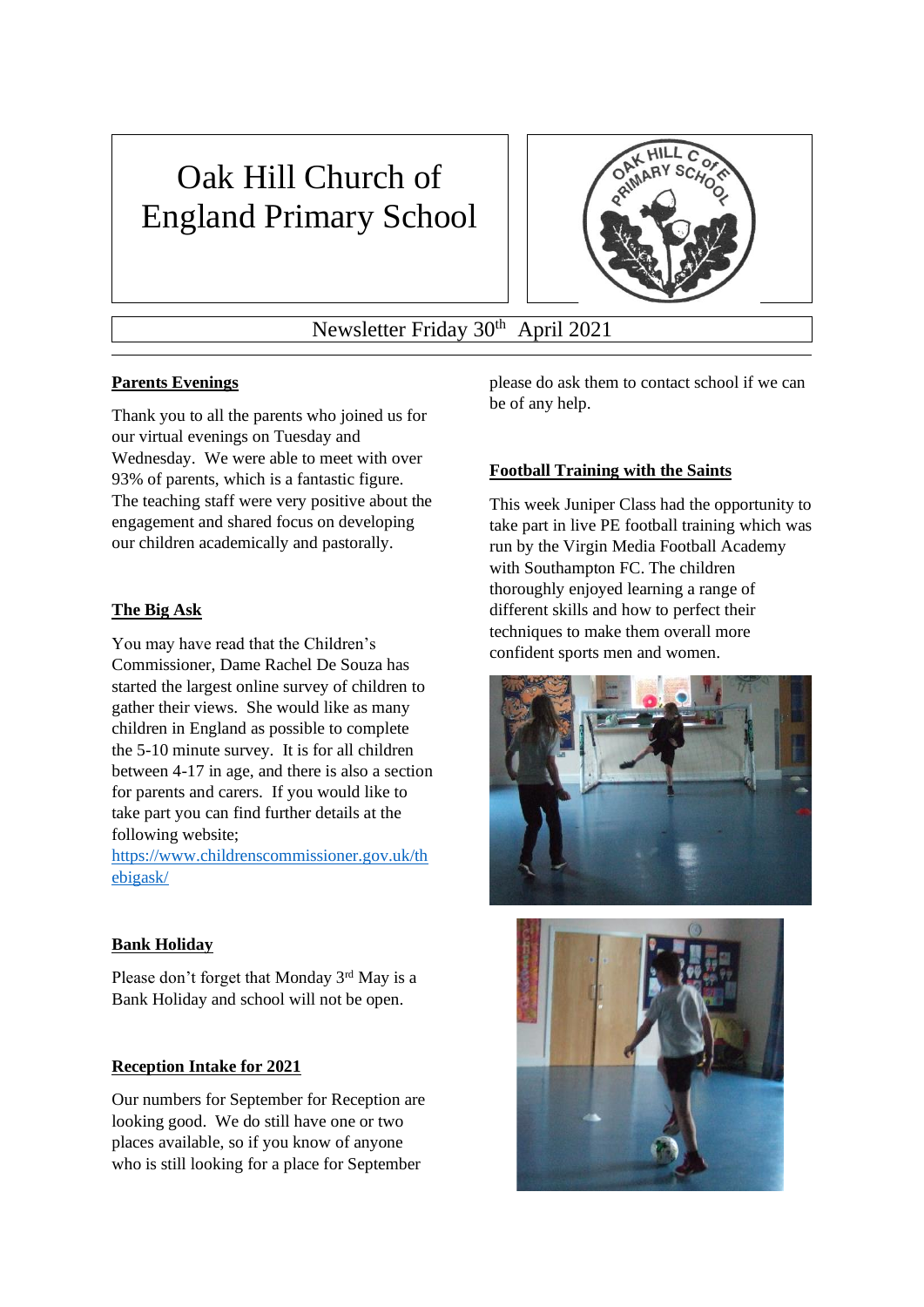#### **Half Termly Christian Value**



#### **Church Service in Alderton**

HC 9.00am Great Washbourne

HC at 10.30am Dumbleton.

Technology allowing, you are warmly welcome to Zoom and listen into the 10.30am Communion Service being held in Dumbleton.

Please see Zoom link below.

Join Zoom Meeting

Topic: Holy Communion

Time: 10:30 AM London

[https://us02web.zoom.us/j/82052149954?pwd](https://us02web.zoom.us/j/82052149954?pwd=N3NDQnJ3eVNWVGE3N2c4c3pCalg4Zz09) [=N3NDQnJ3eVNWVGE3N2c4c3pCalg4Zz09](https://us02web.zoom.us/j/82052149954?pwd=N3NDQnJ3eVNWVGE3N2c4c3pCalg4Zz09)

Meeting ID: 820 5214 9954

Passcode: 203355

#### **Maple Class**

We have had a wonderfully busy week in Reception this week as we have continued to explore the story of Goldilocks and the Three Bears. The children have been enjoying making lots of creations in junk modelling, including an amazing castle for Goldilocks to live in, some miniature beds, chairs and

porridge! They have been using their creations to help re-tell the story using finger puppets. The children have been using their sounds really well in their writing this week, and have been busy using their new writing area where they love writing cards and letters to each other! Our hard work watering our seeds has paid off and they have grown so much that we have had to replant them into the raised bed. We are even trying to grow a giant carrot! In Maths we have continued to explore teen numbers, including more practice writing them out and organizing them on a number line. We have also started to count in tens. Our skipping skills are coming along well and we were all brave enough to skip in the big rope this week!



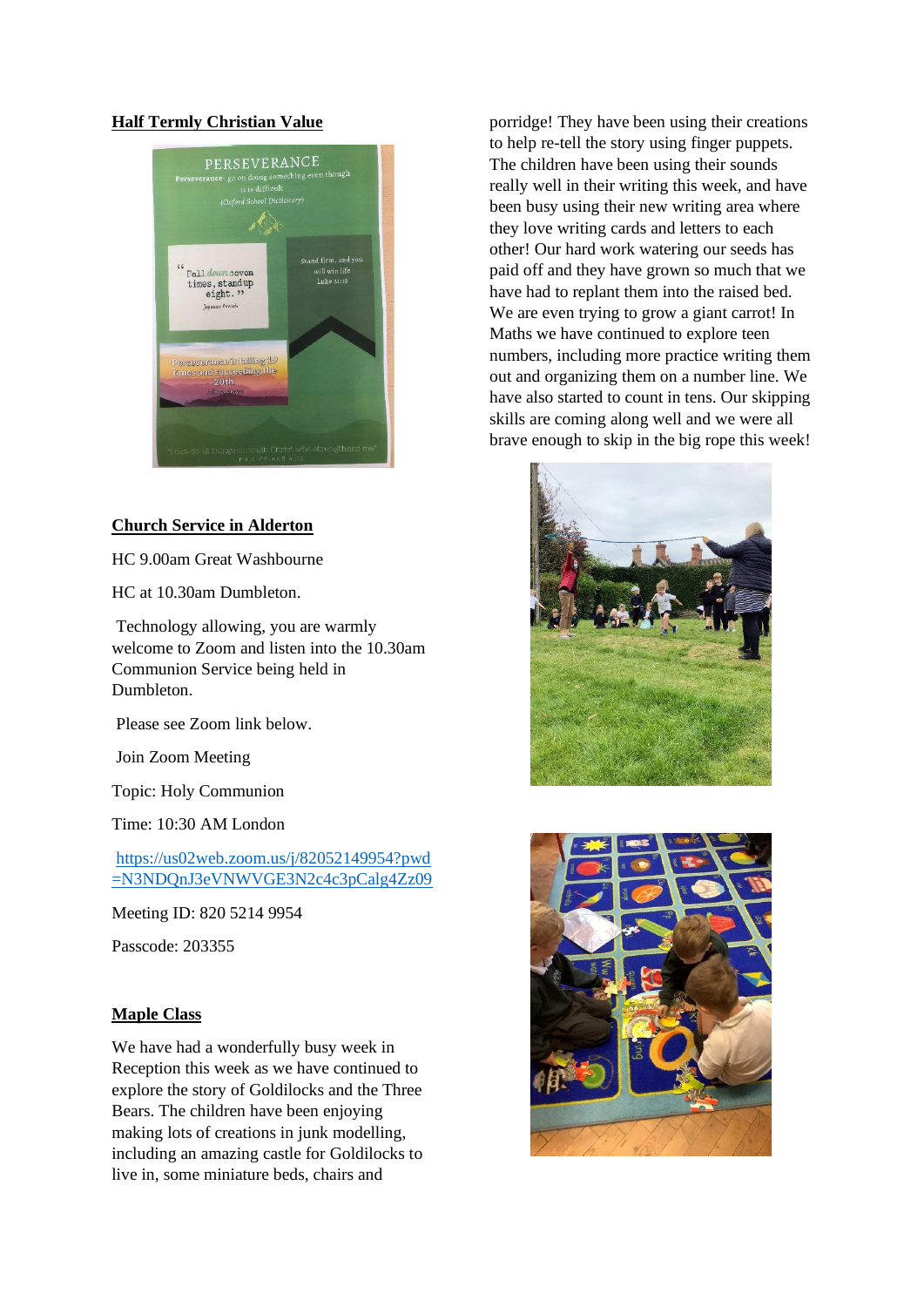

#### **Willow Class**

This week in English we have continued our unit on Traditional Tales and we began the week by looking at the features of Traditional Tales. We worked in pairs and chose our favourite Traditional Tale and mapped out the characters, setting, problems and endings. We then focused on Goldilocks and The Three Bears and created our own puppets before retelling and then rewriting the story. During our Maths lesson this week, we have loved our unit on Capacity and on some of the sunnier days we have had the water tray out to help us understand millilitres and litres. During our topic lesson this week, we learnt all about Viking Longboats and then tried to make our own. The children showed some fantastic perseverance with this and great team work as they were quite fiddly! We also created fact files on Karl Benz who created the first practical automobile. We were very fascinated by the first ever car and how much they have changed!





#### **Hawthorn Class**

This week in Hawthorn we have been using 'The Mousehole Cat' as our inspiration for writing and art. The children have used drama to retell the story and hot seating to get into the character of Tom, the story's main character. They have also written newspaper reports about that eventful night. We have sketched and painted different scenes from the book too.

In Maths, we have come to the end of the Fractions and Decimals unit, and the children can now order and add fractions or decimals depending on their year group. We will move on to time next.

In Science, we have explored parts of flowering plants and planted some seeds of our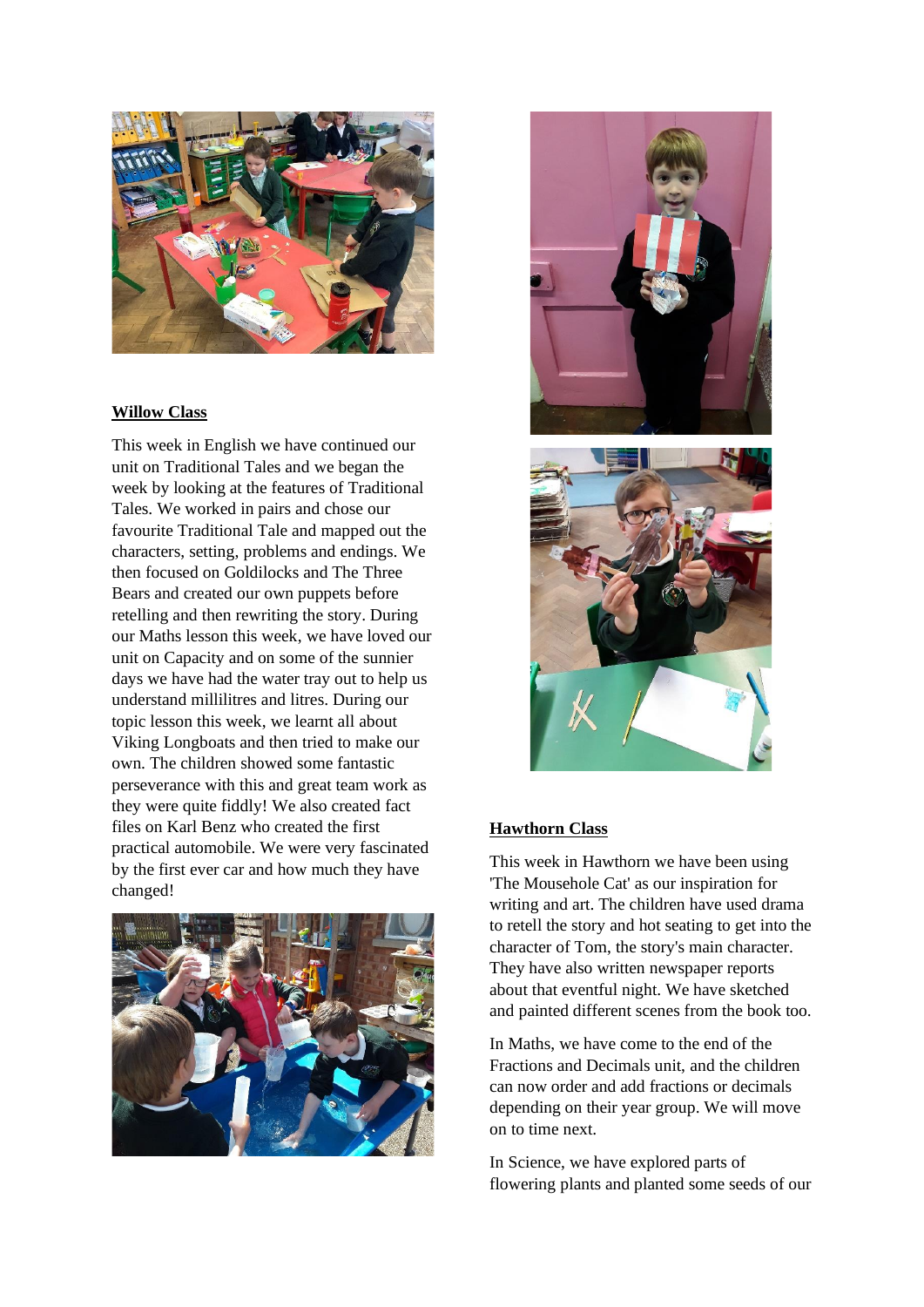own, these will be dug up and explored to see how they grow over the next few weeks. As part of Geography, we have been all over the world jumping time zones to understand how and why different countries have different time zones.

P.E this week was a disco extravaganza! The children turned the water cycle into a disco dance. They had to keep time and move together in unison but also work in cannon to complete the dance. We had a lot of fun. If you haven't already, watch the video on our class Dojo page. The children had lots of fun last Friday afternoon playing Cricket.





The storm whos beging wildly as the wind bowled boughty<br>as the wholes anguly anshot against the boning Dark barbure Signlesie

#### **Juniper Class**

We have had a fun-filled week in Juniper Class. This week we have focused on calculating angles using a protractor in Maths (we have had lots of practical activities this week including writing on our tables to measure different angles!)

In English, we have continued our Titanic topic and the children created some fantastic promotional leaflets to advertise a cruise on the Titanic. Next week, we will be moving onto Titanic diary entries and will be researching more about the real life people who boarded the Titanic.

The children have thoroughly enjoyed PE this week where they took part in their second session with Dumbleton Cricket Club, football training and their first swimming session of the year. From next week, PE will take place on Tuesday and Friday (swimming). Keep an eye-out on Class Dojo for any last minute PE opportunities.

The children also took part in a live Scholastic lesson with Stuart Lawrence where he talked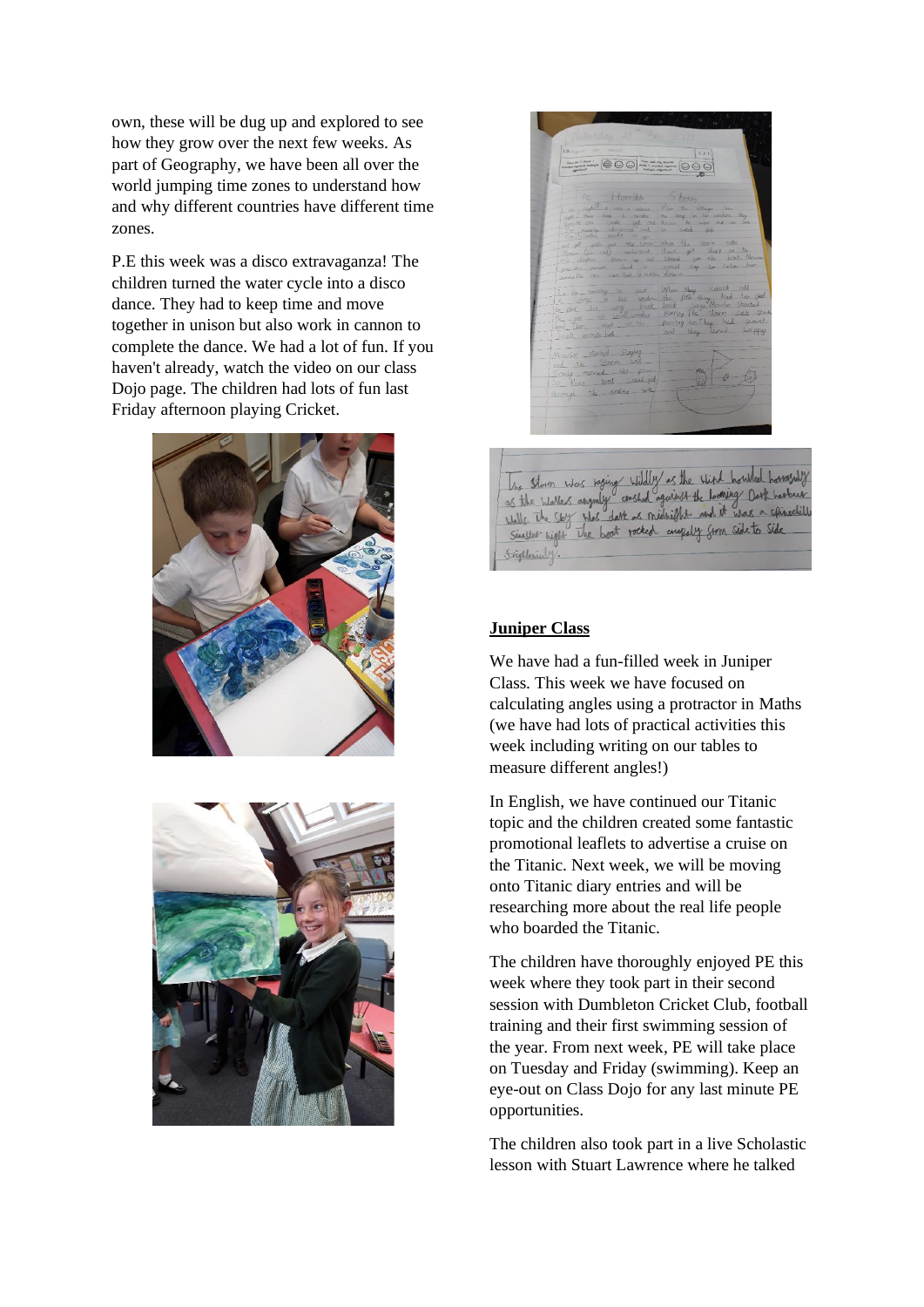about his new book 'Silence is Not an Option'. The children enjoyed learning about different countries in French. In addition, in Art this week the children created beautiful water colour drawings of the sea which were inspired by our Titanic topic.









#### **Stars of the Week**

#### **Maple Class:**

Star of the week: Sophia, for fantastic work in phonics with using her sound knowledge to spell words.

Value of the week: Lila, for always demonstrating kindness and respect to others, and for being a good friend.

#### **Willow Class:**

Value star of the week: William - for persevering with your work and always giving 100% to everything you do!

Star of the week: Martha - having such a fantastic attitude towards your work!

#### **Hawthorn Class:**

Star of the Week: Elliott: Embracing his learning with a positive attitude and a smile, and some great dancing!

Value of the Week: Lola: Demonstrating all the values especially respect.

#### **Juniper Class:**

Star of the Week: Bryony - For creating a fantastic, creative persuasive leaflet about the Titanic.

Value of the Week: Jude - For consistently working hard in all subjects. He has really persevered in maths since coming back to school.